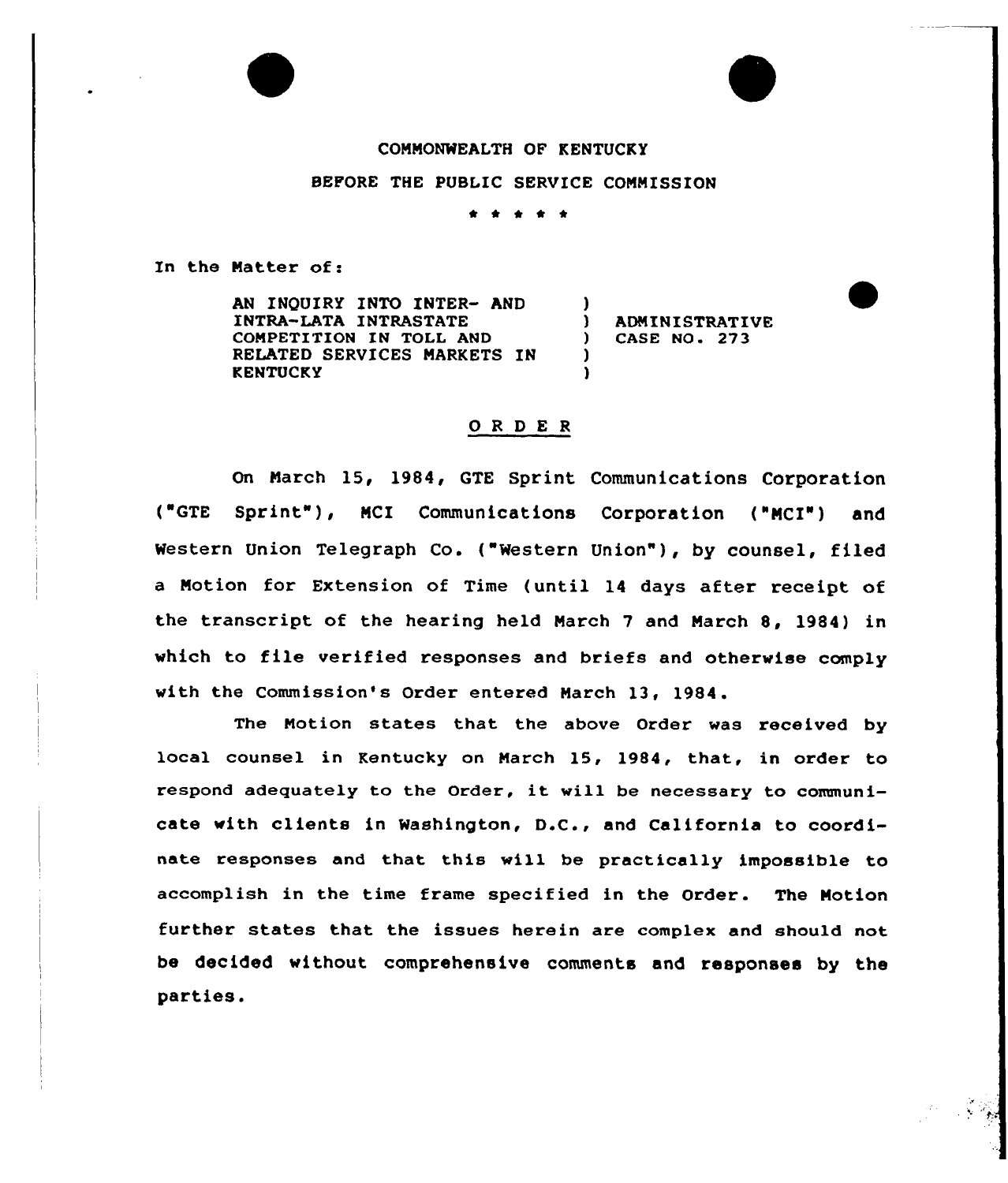On March 16, 1984, the Attorney General, by and through his Consumer Protection Division, filed a Notion for Enlargement of Time of two weeks in which to comply with the deadlines established in the Commission's Order entered Narch 13, 1984.

The Motion states that a minimum of two additional weeks is necessary to confer with his consultant and to prepare complete responses. The Motion further states that relevant legal arguments would more usefully be encompassed in written briefs following the evidentiary stage of the docket, and the Attorney General moves that they be postponed until that time . In the alternative, the Attorney General moves for an enlargement of time of two weeks, up to and including April 3, 1984, in which to brief the legal questions raised in Appendix <sup>C</sup> to the Commission's Order entered March 13, 1984.

On March 16, 1984, the Commission received a letter (Motion) from South Central Bell Telephone Company ("South Central Bell") stating that the time schedule set forth in the Commission's Order is not sufficient, to respond in a comprehensive manner. South Central Bell joins in the Notion of GTE Sprint, MCI, and Western Union, although it states that it can respond by Narch 30, 1984.

The Commission, having considered the Notions, having been advised by Western Union Narch 16, 1984, that it will agree to a further suspension of its pending tariff for Netrofone